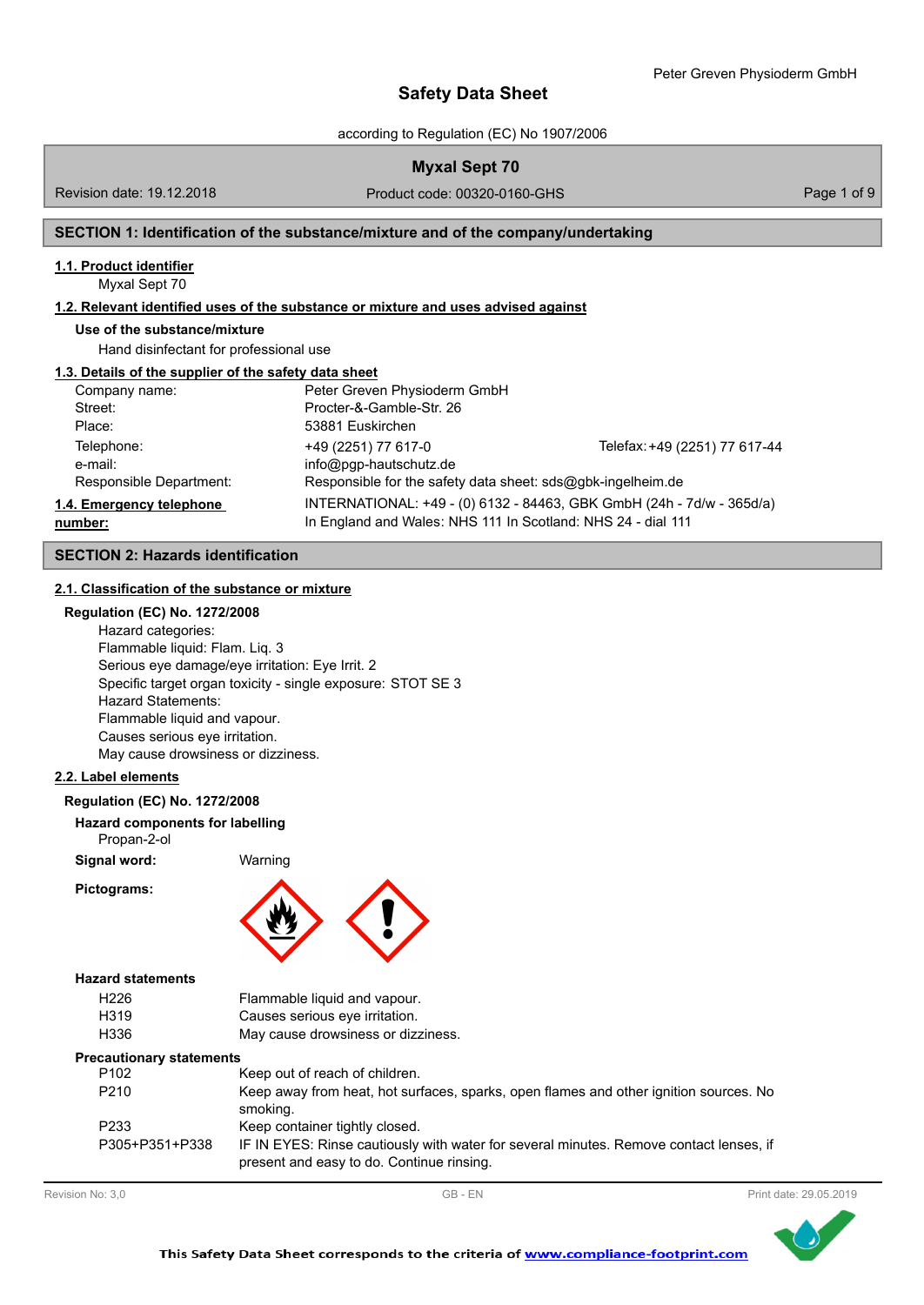### according to Regulation (EC) No 1907/2006

Revision date: 19.12.2018

Product code: 00320-0160-GHS Product code: 00320-0160-GHS

P501 Dispose of contents/container to in accordance with local and national regulations.

#### **2.3. Other hazards**

According to Regulation (EC) No 1907/2006 (REACH) none of the substances, contained in this product are a PBT / vPvB substance.

Vapours may form explosive mixture with air.

### **SECTION 3: Composition/information on ingredients**

## **3.2. Mixtures**

#### **Chemical characterization**

Alcoholic solution

#### **Hazardous components**

| CAS No  | l Chemical name                                       |               |                  | Quantity    |
|---------|-------------------------------------------------------|---------------|------------------|-------------|
|         | IEC No                                                | Index No      | IREACH No        |             |
|         | IGHS Classification                                   |               |                  |             |
| 67-63-0 | Propan-2-ol                                           |               |                  | $60 - 65$ % |
|         | l 200-661-7                                           | 1603-117-00-0 | 01-2119457558-25 |             |
|         | Flam. Liq. 2, Eye Irrit. 2, STOT SE 3; H225 H319 H336 |               |                  |             |

Full text of H and EUH statements: see section 16.

#### **SECTION 4: First aid measures**

#### **4.1. Description of first aid measures**

#### **General information**

Remove contaminated soaked clothing immediately. If you feel unwell, seek medical advice.

#### **After inhalation**

Move to fresh air in case of accidental inhalation of vapours. In the event of symptoms refer for medical treatment.

#### **After contact with skin**

No special measure necessary.

#### **After contact with eyes**

Rinse immediately with plenty of water, also under the eyelids, for at least 15 minutes. If eye irritation persists, consult a specialist.

#### **After ingestion**

Summon a doctor immediately. Rinse out mouth and give plenty of water to drink. Never give anything by mouth to an unconscious person. Induce vomiting only upon the advice of a physician.

## **4.2. Most important symptoms and effects, both acute and delayed**

Causes serious eye irritation. May cause drowsiness or dizziness.

## **4.3. Indication of any immediate medical attention and special treatment needed**

Treat symptoms.

### **SECTION 5: Firefighting measures**

## **5.1. Extinguishing media**



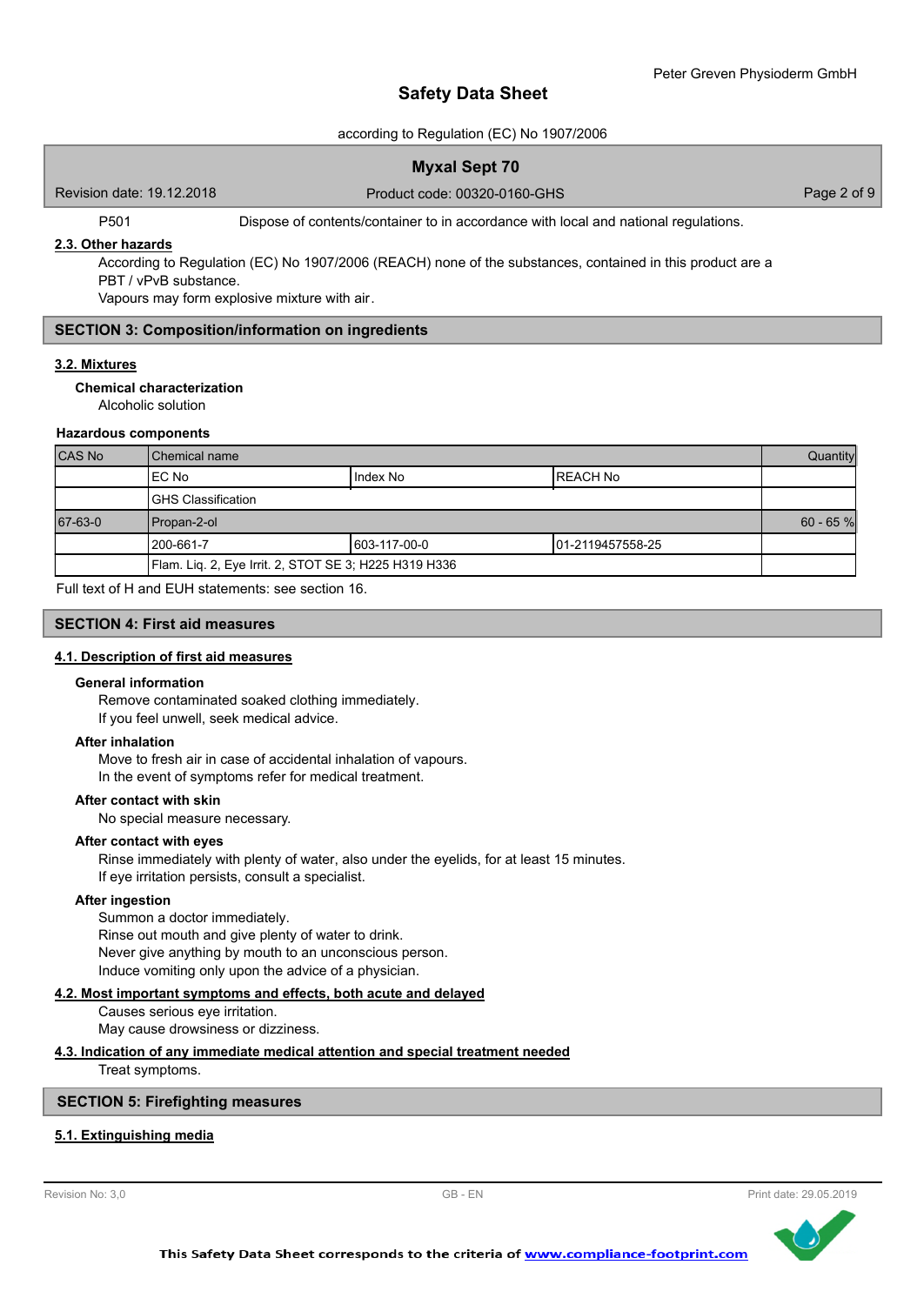according to Regulation (EC) No 1907/2006

## Revision date: 19.12.2018 **Myxal Sept 70** Product code: 00320-0160-GHS Product code: 00320-0160-GHS Alcohol-resistant foam, dry chemical, carbon dioxide (CO2), water-spray. **Suitable extinguishing media** Full water jet. **Unsuitable extinguishing media 5.2. Special hazards arising from the substance or mixture** Fire may produce: carbon monoxide and carbon dioxide Use breathing apparatus with independent air supply. Protective suit. **5.3. Advice for firefighters**

## **Additional information**

Keep away from sources of ignition - No smoking. Vapours are heavier than air and spread along ground. The vapour/air mixture is explosive, even in empty, uncleaned receptacles. Cool containers at risk with water spray jet. Fire residues and contaminated firefighting water must be disposed of in accordance with the local regulations.

### **SECTION 6: Accidental release measures**

#### **6.1. Personal precautions, protective equipment and emergency procedures**

In case of vapour formation use respirator. Ensure adequate ventilation. Use personal protective clothing.

Keep away sources of ignition.

### **6.2. Environmental precautions**

Do not discharge into the drains/surface waters/ground water.

### **6.3. Methods and material for containment and cleaning up**

Soak up with inert absorbent material (e.g. sand, silica gel, acid binder, universal binder). Shovel into suitable container for disposal.

#### **6.4. Reference to other sections**

Observe protective instructions (see Sections 7 and 8). Information for disposal see section 13.

#### **SECTION 7: Handling and storage**

#### **7.1. Precautions for safe handling**

#### **Advice on safe handling**

Keep tightly closed.

# Use only in thoroughly ventilated areas.

## **Advice on protection against fire and explosion**

Do not smoke - volatile.

Keep product and empty container away from heat and sources of ignition.

#### **7.2. Conditions for safe storage, including any incompatibilities**

#### **Requirements for storage rooms and vessels**

Keep container tightly closed in a dry, cool and well-ventilated place.

#### **Hints on joint storage**

Incompatible with oxidizing agents.

#### **Further information on storage conditions**

Keep away from food, drink and animal feeding stuffs.

## **7.3. Specific end use(s)**

Revision No: 3,0 GB - EN Print date: 29.05.2019

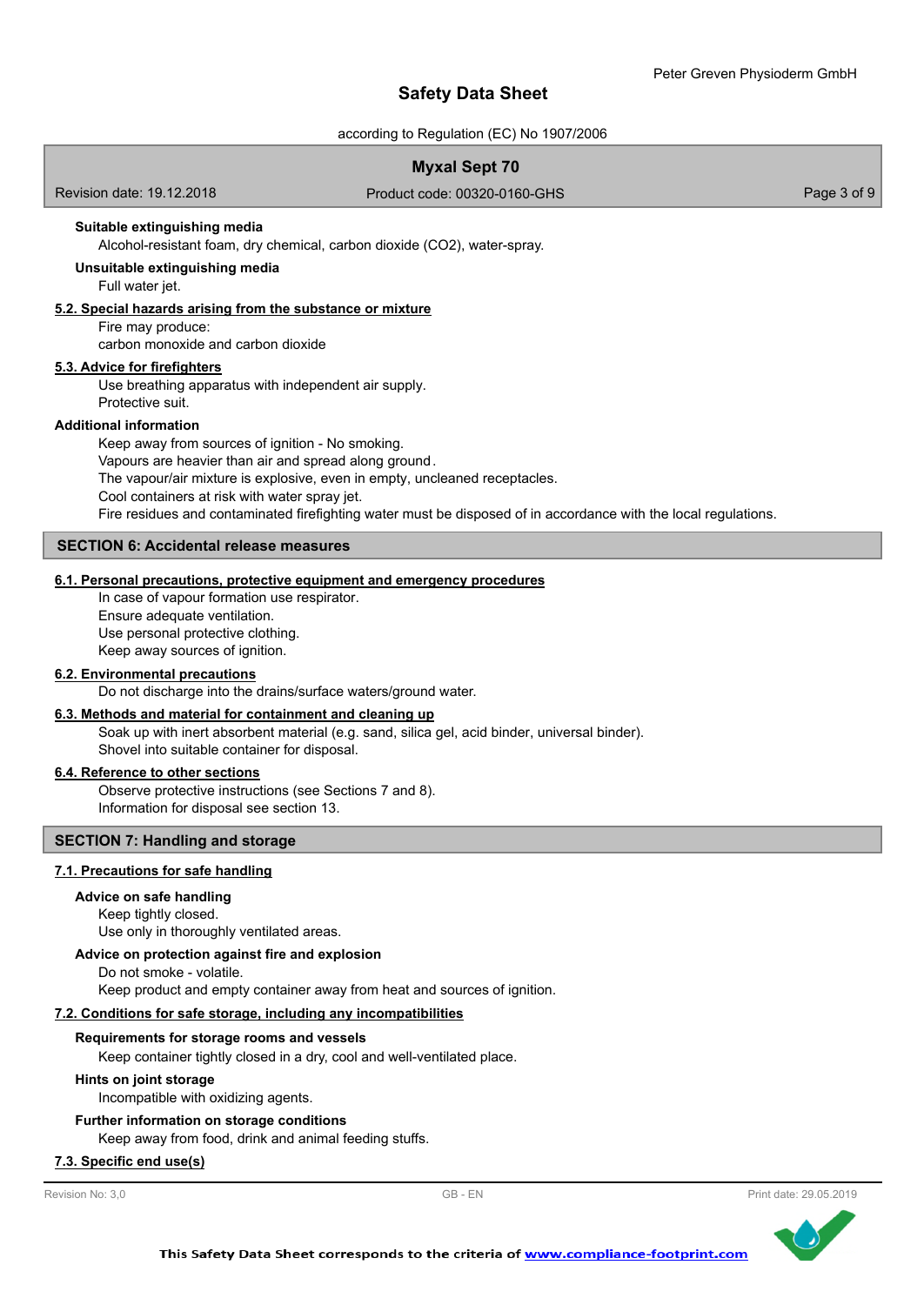according to Regulation (EC) No 1907/2006

## **Myxal Sept 70**

Revision date: 19.12.2018

Product code: 00320-0160-GHS Product code: 00320-0160-GHS

Hand disinfectant for professional use

## **SECTION 8: Exposure controls/personal protection**

#### **8.1. Control parameters**

#### **Exposure limits (EH40)**

| CAS No  | Substance   | ppm  | mg/m <sup>3</sup> | fibres/mll | Category      | Origin |
|---------|-------------|------|-------------------|------------|---------------|--------|
| 67-63-0 | Propan-2-ol | 400I | 999               |            | TWA (8 h)     | WEL    |
|         |             | 500l | 1250              |            | STEL (15 min) | WEL    |

### **8.2. Exposure controls**

**Appropriate engineering controls**

Ensure adequate ventilation, especially in confined areas.

#### **Protective and hygiene measures**

When using do not eat, drink or smoke. Remove and wash contaminated clothes before re-use. Do not breath vapours or spray mist. Avoid contact with eyes.

#### **Eye/face protection**

Safety goggles with side protection (EN 166). Eye wash bottle with pure water (EN 15154).

#### **Hand protection**

Protective gloves resistant to chemicals made off butyl, minimum coat thickness 0.7 mm, permeation resistance approx. 480 minutes, i.e. protective glove <Butoject 898> made by www.kcl.de. Protective gloves resistant to chemicals made off viton, minimum coat thickness 0.7 mm, permeation resistance (wear duration) approx. 480 minutes, i.e. protective glove <Vitoject 890> made by www.kcl.de. This recommendation refers exclusively to the chemical compatibility and the lab test conforming to EN 374 carried out under lab conditions.

Requirements can vary as a function of the use. Therefore it is necessary to adhere additionally to the recommendations given by the manufacturer of protective gloves.

#### **Skin protection**

Long sleeved clothing (DIN EN ISO 6530)

#### **Respiratory protection**

In case of insufficient ventilation wear suitable respiratory equipment (gas filter type A) (EN 14387).

#### **SECTION 9: Physical and chemical properties**

## **9.1. Information on basic physical and chemical properties**

| . MNOMMANON ON DASIG DNYSIGAI ANU CHEMICAI DI ODEI NES |            |                |                    |
|--------------------------------------------------------|------------|----------------|--------------------|
| Physical state:                                        | Liquid     |                |                    |
| Colour:                                                | Colourless |                |                    |
| Odour:                                                 | Alcoholic  |                |                    |
|                                                        |            |                | <b>Test method</b> |
| pH-Value (at 20 $^{\circ}$ C):                         |            | $7 - 8.6$      |                    |
| Changes in the physical state                          |            |                |                    |
| Melting point:                                         |            | $\leq$ - 20 °C |                    |
| Initial boiling point and boiling range:               |            | > 85 °C        |                    |
| Sublimation point:                                     |            | n.a.           |                    |
| Softening point:                                       |            | n.d.           |                    |
|                                                        |            |                |                    |



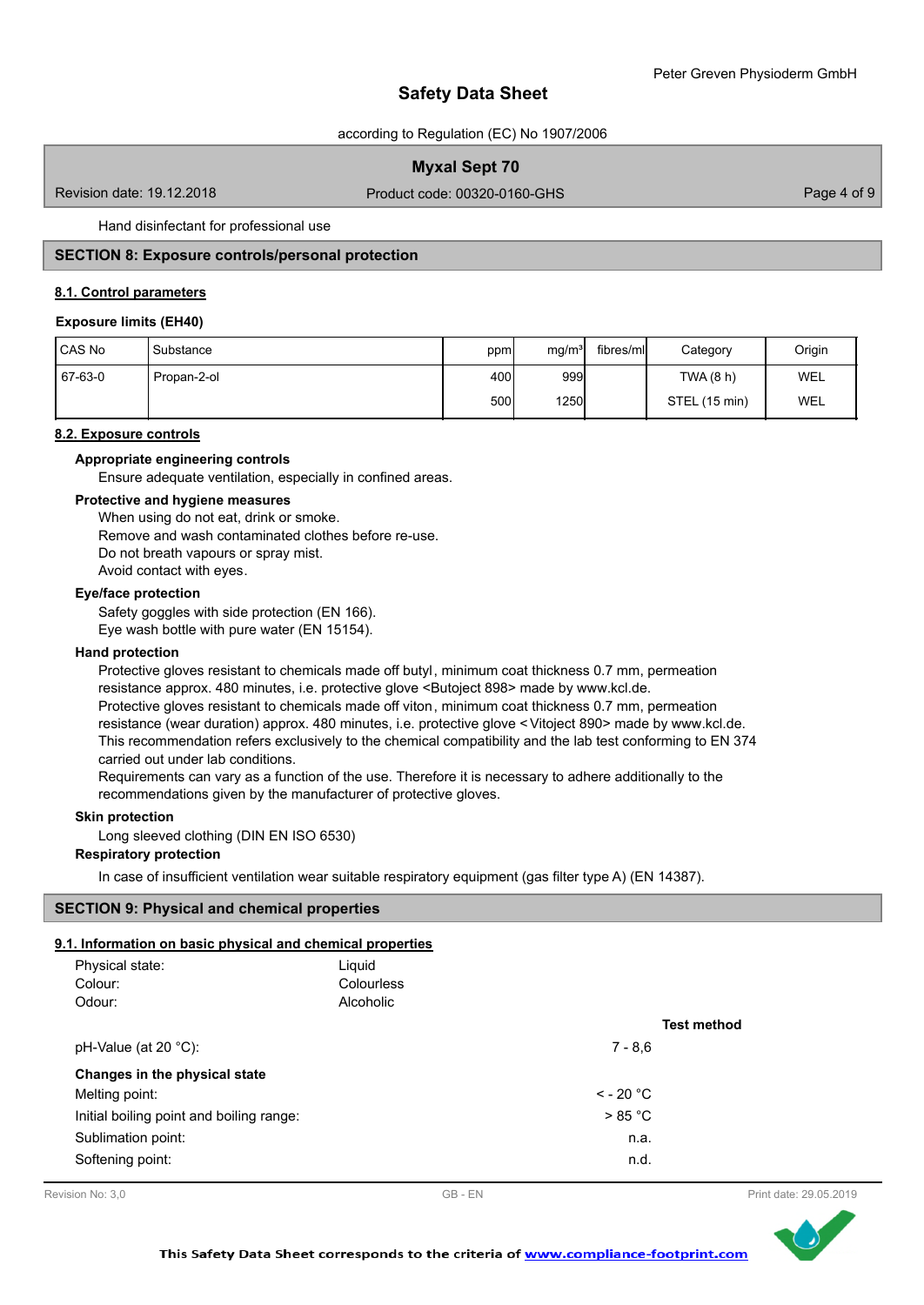according to Regulation (EC) No 1907/2006

|                                                  | <b>Myxal Sept 70</b>                                                                                 |             |
|--------------------------------------------------|------------------------------------------------------------------------------------------------------|-------------|
| Revision date: 19.12.2018                        | Product code: 00320-0160-GHS                                                                         | Page 5 of 9 |
| Flash point:                                     | 24 °C                                                                                                |             |
| <b>Flammability</b><br>Solid:<br>Gas:            | n.a.<br>n.a.                                                                                         |             |
| <b>Explosive properties</b>                      | The product is considered non-explosive; nevertheless explosive vapour/air mixture can be generated. |             |
| Lower explosion limits:                          | 2 vol. %                                                                                             |             |
| Upper explosion limits:<br>Ignition temperature: | n.d.<br>> 485 °C                                                                                     |             |
| Auto-ignition temperature                        |                                                                                                      |             |
| Solid:<br>Gas:                                   | n.a.<br>n.a.                                                                                         |             |
| Decomposition temperature:                       | n.d.                                                                                                 |             |
| <b>Oxidizing properties</b><br>Not oxidising.    |                                                                                                      |             |
| Vapour pressure:                                 | n.d.                                                                                                 |             |
| Density (at 20 °C):<br>Bulk density:             | approx. 0,876 g/cm <sup>3</sup><br>n.a.                                                              |             |
| Water solubility:<br>(at 20 $°C$ )               | Miscible                                                                                             |             |
| Partition coefficient:                           | n.d.                                                                                                 |             |
| Viscosity / dynamic:<br>(at 20 $°C$ )            | approx. 9 mPa·s                                                                                      |             |
| Viscosity / kinematic:                           | n.d.                                                                                                 |             |
| Flow time:                                       | n.d.                                                                                                 |             |
| Vapour density:                                  | n.d.                                                                                                 |             |
| Evaporation rate:                                | n.d.                                                                                                 |             |
| Solvent separation test:                         | $0\%$                                                                                                |             |
| Solvent content:                                 | < 65 %                                                                                               |             |
| 9.2. Other information                           |                                                                                                      |             |
| No data available                                |                                                                                                      |             |

## **SECTION 10: Stability and reactivity**

#### **10.1. Reactivity**

No decomposition if stored and applied as directed.

## **10.2. Chemical stability**

Stable under normal conditions.

## **10.3. Possibility of hazardous reactions**

Reactions with oxidizing agents.

## **10.4. Conditions to avoid**

Vapour/air mixtures are explosive at intensive warming. Heating can release vapours which can be ignited.

## **10.5. Incompatible materials**

oxidizing agents

```
Revision No: 3,0 GB - EN Print date: 29.05.2019
```
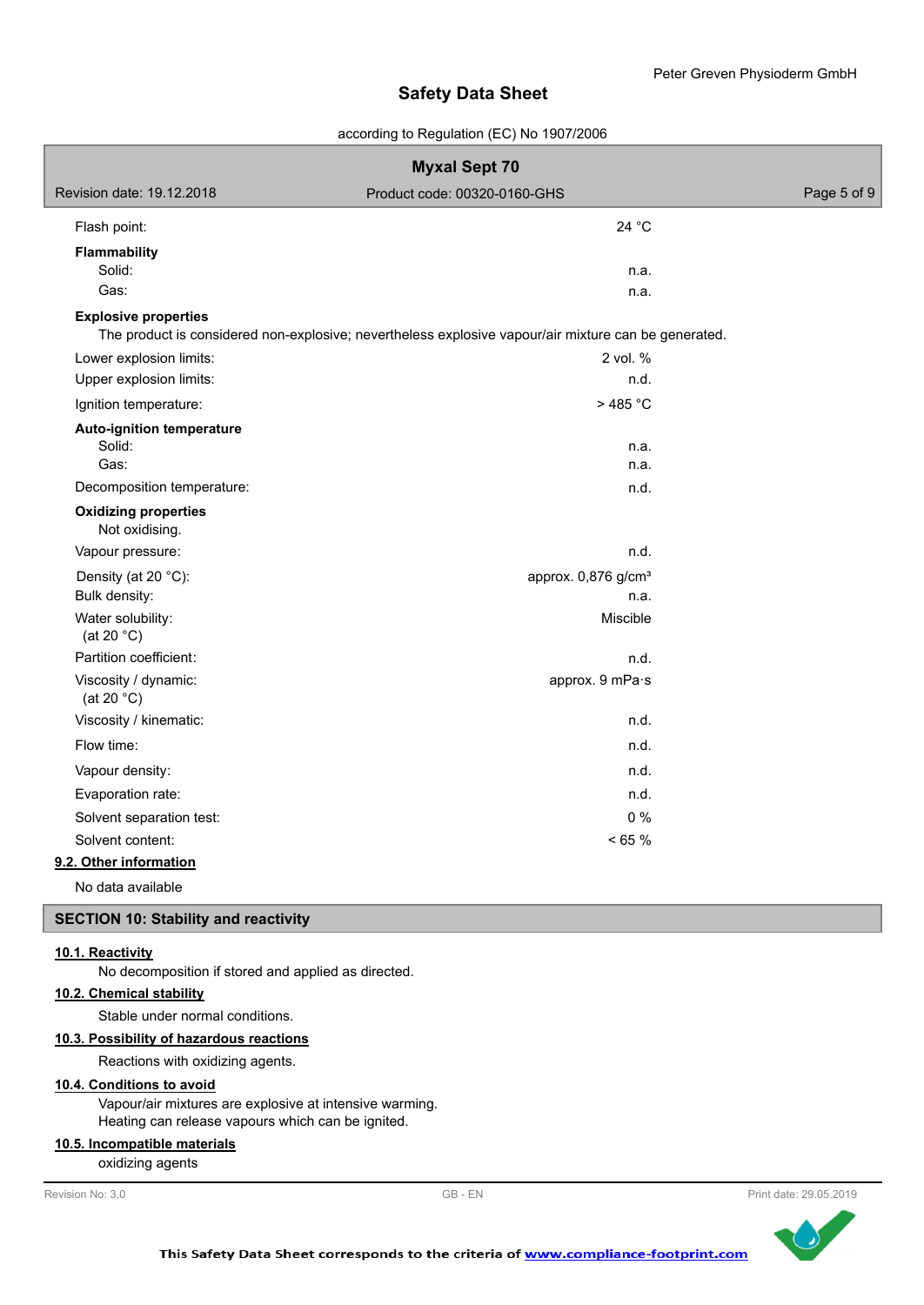according to Regulation (EC) No 1907/2006

## **Myxal Sept 70**

Revision date: 19.12.2018

Product code: 00320-0160-GHS Product code: 00320-0160-GHS

### **10.6. Hazardous decomposition products**

Carbon monoxide and carbon dioxide

### **SECTION 11: Toxicological information**

#### **11.1. Information on toxicological effects**

#### **Acute toxicity**

Based on available data, the classification criteria are not met. No toxicological data available.

#### **Irritation and corrosivity**

Causes serious eye irritation.

Skin corrosion/irritation: Based on available data, the classification criteria are not met.

#### **Sensitising effects**

Based on available data, the classification criteria are not met.

#### **Carcinogenic/mutagenic/toxic effects for reproduction**

Based on available data, the classification criteria are not met.

#### **STOT-single exposure**

May cause drowsiness or dizziness. (Propan-2-ol)

#### **STOT-repeated exposure**

Based on available data, the classification criteria are not met.

#### **Aspiration hazard**

Based on available data, the classification criteria are not met.

#### **Additional information on tests**

Classification in compliance with the assessment procedure specified in the Regulation (EC) no 1272/2008.

### **Practical experience**

#### **Other observations**

Repeated or prolonged exposure may cause skin irritation and dermatitis, due to degreasing properties of the product.

### **SECTION 12: Ecological information**

#### **12.1. Toxicity**

Ecological data are not available.

## **12.2. Persistence and degradability**

Propan-2-ol

Readily biodegradable (to OECD criteria).

### **12.3. Bioaccumulative potential**

No data available

#### **12.4. Mobility in soil**

No data available

#### **12.5. Results of PBT and vPvB assessment**

According to Regulation (EC) No 1907/2006 (REACH) none of the substances, contained in this product are a PBT / vPvB substance.

## **12.6. Other adverse effects**

Low hazard to waters.

#### **Further information**

Do not discharge into surface waters/groundwater.

## **SECTION 13: Disposal considerations**



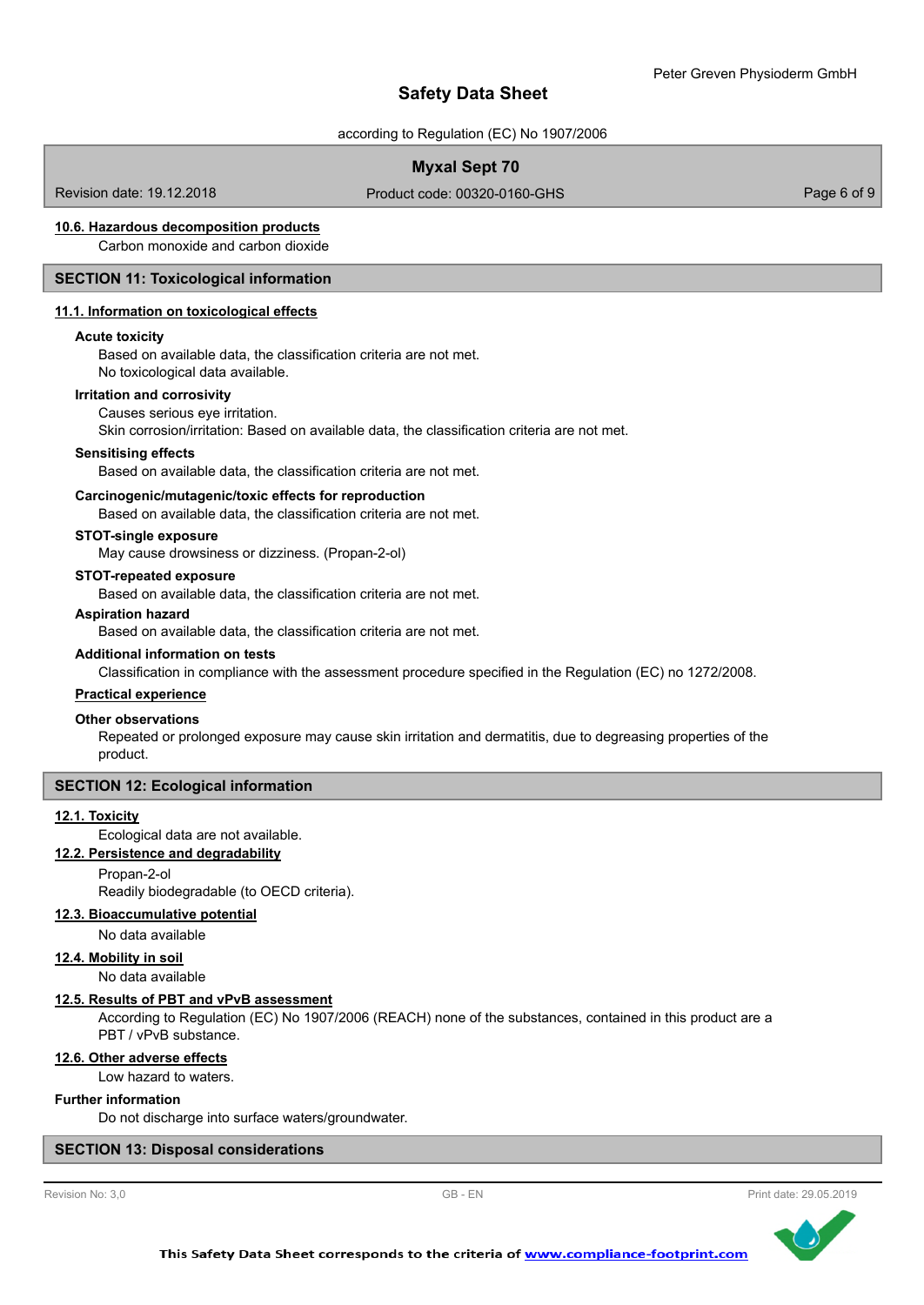according to Regulation (EC) No 1907/2006

## **Myxal Sept 70**

Revision date: 19.12.2018

Product code: 00320-0160-GHS Product code: 00320-0160-GHS

## **13.1. Waste treatment methods**

#### **Advice on disposal**

Where possible recycling is preferred to disposal. Can be incinerated, when in compliance with local regulations.

#### **Waste disposal number of waste from residues/unused products**

070604 WASTES FROM ORGANIC CHEMICAL PROCESSES; wastes from the MFSU of fats, grease, soaps, detergents, disinfectants and cosmetics; other organic solvents, washing liquids and mother liquors; hazardous waste

#### **Contaminated packaging**

Empty containers should be taken for local recycling, recovery or waste disposal. Contaminated packaging should be emptied as far as possible and after appropriate cleansing may be taken for reuse.

Packaging that cannot be cleaned should be disposed of like the product.

#### **SECTION 14: Transport information**

## **Land transport (ADR/RID)**

| 14.1. UN number:                  | <b>UN 1987</b>                 |
|-----------------------------------|--------------------------------|
| 14.2. UN proper shipping name:    | ALCOHOLS, N.O.S. (Propan-2-ol) |
| 14.3. Transport hazard class(es): | 3                              |
| 14.4. Packing group:              | Ш                              |
| Hazard label:                     | 3                              |
|                                   |                                |
|                                   |                                |
|                                   |                                |
| Classification code:              | F <sub>1</sub>                 |
| Limited quantity:                 | 5 L / 30 kg                    |
| Excepted quantity:                | E <sub>1</sub>                 |
| Transport category:               | 3                              |
| Hazard No:                        | 30                             |
| Tunnel restriction code:          | D/E                            |
| Inland waterways transport (ADN)  |                                |
| 14.1. UN number:                  | <b>UN 1987</b>                 |
| 14.2. UN proper shipping name:    | ALCOHOLS, N.O.S. (Propan-2-ol) |
| 14.3. Transport hazard class(es): | 3                              |
| 14.4. Packing group:              | Ш                              |
| Hazard label:                     | 3                              |
|                                   |                                |
|                                   |                                |
|                                   |                                |
| Classification code:              | F <sub>1</sub>                 |
| Limited quantity:                 | 5 L / 30 kg                    |
| Excepted quantity:                | E1                             |
| <b>Marine transport (IMDG)</b>    |                                |
| 14.1. UN number:                  | <b>UN 1987</b>                 |
| 14.2. UN proper shipping name:    | ALCOHOLS, N.O.S. (propan-2-ol) |
| 14.3. Transport hazard class(es): | 3                              |
|                                   |                                |



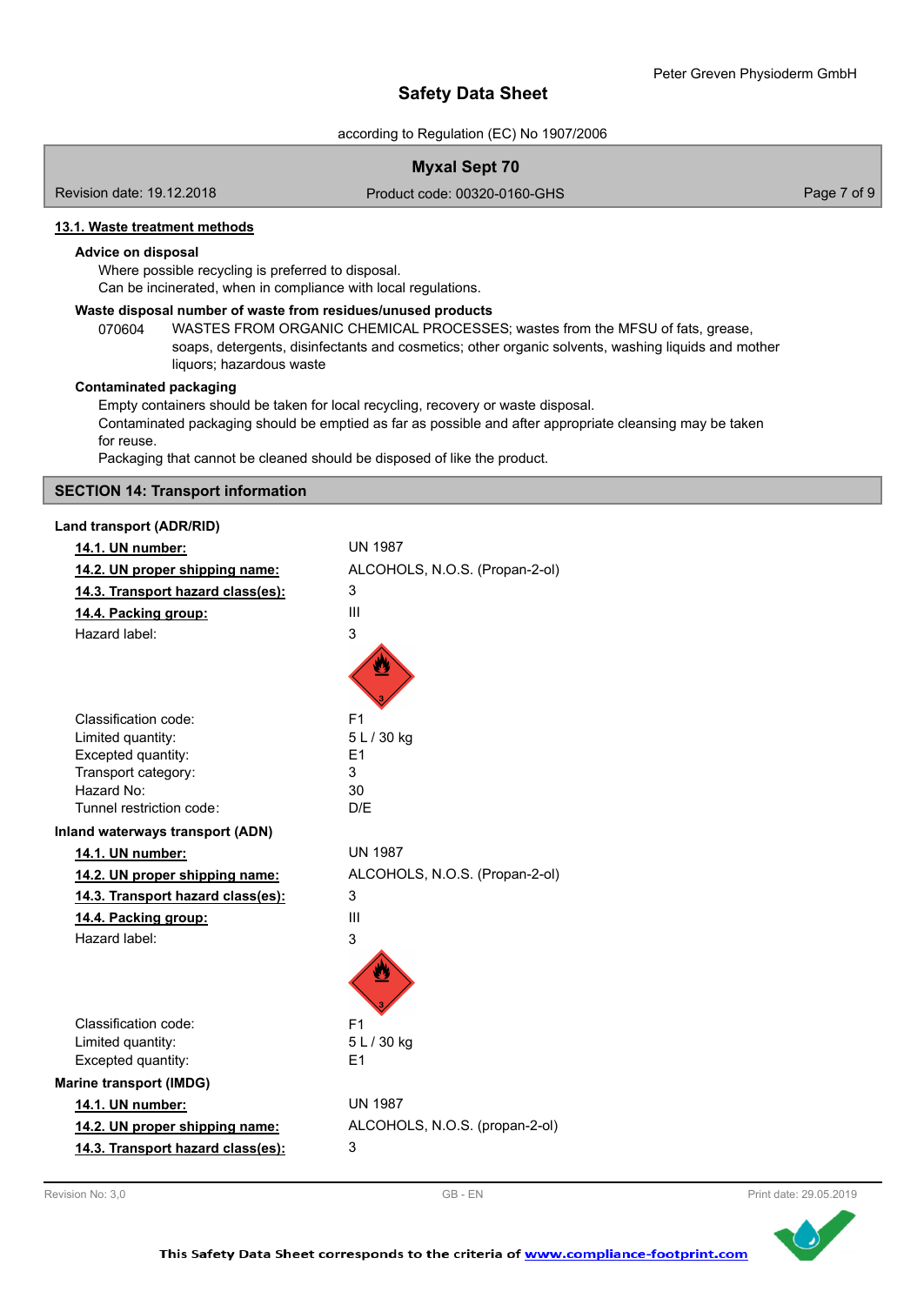according to Regulation (EC) No 1907/2006

| <b>Myxal Sept 70</b>                                                                                                                              |                                                                                                                                                                                                                                                   |             |  |
|---------------------------------------------------------------------------------------------------------------------------------------------------|---------------------------------------------------------------------------------------------------------------------------------------------------------------------------------------------------------------------------------------------------|-------------|--|
| Revision date: 19.12.2018                                                                                                                         | Product code: 00320-0160-GHS                                                                                                                                                                                                                      | Page 8 of 9 |  |
| 14.4. Packing group:                                                                                                                              | Ш                                                                                                                                                                                                                                                 |             |  |
| Hazard label:                                                                                                                                     | 3                                                                                                                                                                                                                                                 |             |  |
|                                                                                                                                                   |                                                                                                                                                                                                                                                   |             |  |
| Marine pollutant:                                                                                                                                 | No.                                                                                                                                                                                                                                               |             |  |
| Limited quantity:<br>Excepted quantity:                                                                                                           | 5 L / 30 kg<br>E1                                                                                                                                                                                                                                 |             |  |
| EmS:                                                                                                                                              | $F-E$ , S-D                                                                                                                                                                                                                                       |             |  |
| Air transport (ICAO-TI/IATA-DGR)                                                                                                                  |                                                                                                                                                                                                                                                   |             |  |
| 14.1. UN number:                                                                                                                                  | <b>UN 1987</b>                                                                                                                                                                                                                                    |             |  |
| 14.2. UN proper shipping name:                                                                                                                    | ALCOHOLS, N.O.S. (propan-2-ol)                                                                                                                                                                                                                    |             |  |
| 14.3. Transport hazard class(es):                                                                                                                 | 3                                                                                                                                                                                                                                                 |             |  |
| 14.4. Packing group:                                                                                                                              | Ш                                                                                                                                                                                                                                                 |             |  |
| Hazard label:                                                                                                                                     | 3                                                                                                                                                                                                                                                 |             |  |
|                                                                                                                                                   |                                                                                                                                                                                                                                                   |             |  |
| Limited quantity Passenger:                                                                                                                       | 10 <sub>L</sub>                                                                                                                                                                                                                                   |             |  |
| Passenger LQ:                                                                                                                                     | Y344                                                                                                                                                                                                                                              |             |  |
| Excepted quantity:                                                                                                                                | E1                                                                                                                                                                                                                                                |             |  |
| IATA-packing instructions - Passenger:<br>IATA-max. quantity - Passenger:                                                                         | 355<br>60L                                                                                                                                                                                                                                        |             |  |
| IATA-packing instructions - Cargo:                                                                                                                | 366                                                                                                                                                                                                                                               |             |  |
| IATA-max. quantity - Cargo:                                                                                                                       | 220 L                                                                                                                                                                                                                                             |             |  |
| 14.5. Environmental hazards                                                                                                                       |                                                                                                                                                                                                                                                   |             |  |
| ENVIRONMENTALLY HAZARDOUS:                                                                                                                        | no                                                                                                                                                                                                                                                |             |  |
| 14.6. Special precautions for user<br>Take the usual precautions when handling with chemicals.                                                    |                                                                                                                                                                                                                                                   |             |  |
| 14.7. Transport in bulk according to Annex II of Marpol and the IBC Code<br>The transport takes place only in approved and appropriate packaging. |                                                                                                                                                                                                                                                   |             |  |
| <b>SECTION 15: Regulatory information</b>                                                                                                         |                                                                                                                                                                                                                                                   |             |  |
|                                                                                                                                                   | 15.1. Safety, health and environmental regulations/legislation specific for the substance or mixture                                                                                                                                              |             |  |
| EU regulatory information                                                                                                                         |                                                                                                                                                                                                                                                   |             |  |
| 2004/42/EC (VOC):                                                                                                                                 | 63 %                                                                                                                                                                                                                                              |             |  |
| Information according to 2012/18/EU                                                                                                               | <b>P5c FLAMMABLE LIQUIDS</b>                                                                                                                                                                                                                      |             |  |
| (SEVESO III):                                                                                                                                     |                                                                                                                                                                                                                                                   |             |  |
| National regulatory information                                                                                                                   |                                                                                                                                                                                                                                                   |             |  |
| Employment restrictions:                                                                                                                          | Observe restrictions to employment for juvenils according to the 'juvenile<br>work protection guideline' (94/33/EC). Observe employment restrictions<br>under the Maternity Protection Directive (92/85/EEC) for expectant or<br>nursing mothers. |             |  |
| Water contaminating class (D):                                                                                                                    | 1 - slightly water contaminating                                                                                                                                                                                                                  |             |  |
| 15.2. Chemical safety assessment                                                                                                                  |                                                                                                                                                                                                                                                   |             |  |

For this substance a chemical safety assessment has not been carried out.